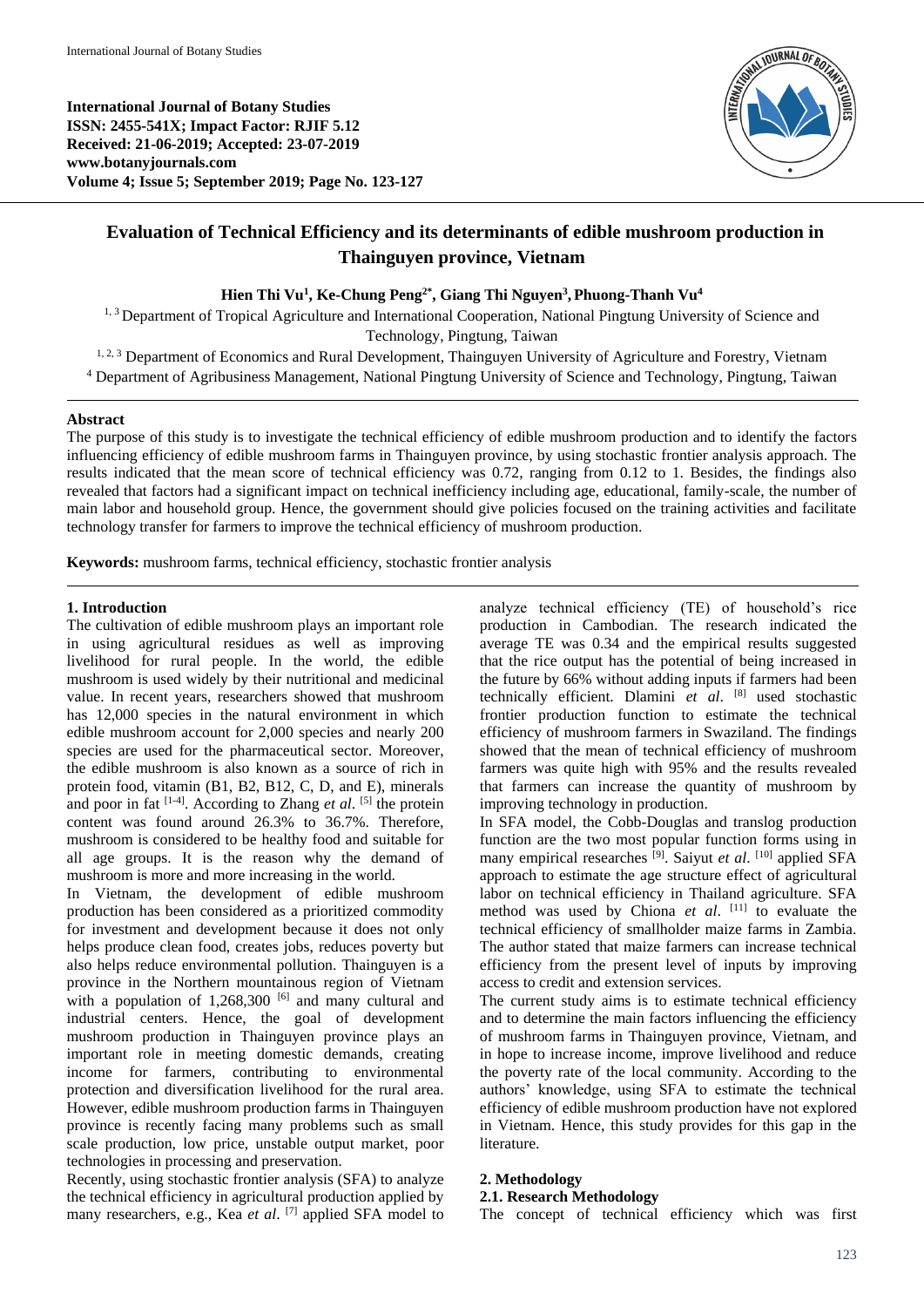proposed by Farrell [12] showed that the technical efficiency refers to the ability of firm to obtain maximal output from a given set of inputs. In agricultural economics sector, SFA is widely used to measure the efficiency of farms because of the inherent nature of uncertainty related to agricultural production. SFA is a method of frontier estimation that used to assume a functional form for the relationship between inputs and output [13]. Therefore, this study focused on SFA approach to estimate the technical efficiency of edible mushroom farms in Thainguyen. The stochastic frontier production function is expressed in Equation (1):

$$
y_i = x_i \beta + v_i - u_i \qquad i = 1, 2, \dots n \tag{1}
$$

Where,  $y_i$  is the output of farm,  $x_i$  represents the vector of inputs used in the production, and β is the vector of unknown parameters,  $v_i$  accounts for measurement error and other random factors that farmers cannot control such as weather, strike, and luck,…and u<sup>i</sup> is non-negative random variables, related to technical inefficiency in production of farms. The  $v_i$  is independent and identically distributed to normal random variables with mean zero and constant variance as N  $(0, \sigma_v^2)$ . The u<sub>i</sub> is assumed to be independently distributed as truncations at zero distributions or half-normal random variables [13, 14].

The Cobb-Douglas functional form can be specified as Equation (2) follow:

$$
Lny_{i} = \beta_{0} + \sum_{i=1}^{n} \beta_{i} Lnx_{ij} + v_{i} - u_{i}
$$
 (2)

Where,  $y_i$  denotes the output for the i-th farm,  $x_{ij}$  is a vector of value of input j for the i-th farm,  $\beta_0$  and  $\beta_i$  are vectors of unknown parameters,  $v_i$  is random error assumed to be independent and identically distributed, and u<sup>i</sup> is nonnegative random variables assumed to be independent and identically distributed exponential or half-normal random variables<sup>[14]</sup>.

The translog production frontier can be expressed by Equation (3):

$$
Lny_{i} = \beta_{0} + \sum_{j=1}^{7} \beta_{j}Lnx_{ij} + \sum_{j \leq k, k=1}^{7} \beta_{jk}Lnx_{ij}Lnx_{ik} + v_{i} - u_{i}
$$
(3)

Where, Ln is natural logarithm,  $y_i$  represents the output value of mushroom farms,  $x_{ij}$  is a vector of value of input j

for the i-th farms. The farms used 7 inputs in production  $(x_1)$ is the area cultivated (m<sup>2</sup>);  $x_2$  is the amount of seed (kg);  $x_3$ is the amount of sawdust (tons);  $x_4$  is the amount of wood (m<sup>3</sup>);  $x_5$  represents the quantity of nylon bag (kg);  $x_6$  is the total cost of electricity (1000. VN Dong); and  $x_7$  is the amount of labor (man-day).

Furthermore, to determine of factors affecting technical efficiency of edible mushroom farms, in this study, we used the inefficiency effect model. The model for estimating technical inefficiency denoted by equation (4) as follow:

$$
U_i = \delta_0 + \sum_{m=1}^{6} \delta_m Z_m \tag{4}
$$

Where, U<sub>i</sub> represents the level of technical inefficiency farms;  $Z_m$  denotes the explanatory variables in the inefficiency effect model which include age of household head  $(Z_1)$ ; educational level of household head  $(Z_2)$ ; Experiences of household head in year  $(Z_3)$ ; Family size  $(Z_4)$ ; the number of main labor of households  $(Z_5)$  and the type of household group  $(Z_6)$ .

#### **2.2. Data collection**

The survey of the study was conducted in Thainguyen province. Data were collected from 50 edible mushroom farms using face-to-face interviews during the crop year of 2017/2018. The formal survey was conducted by structured questionnaires in which include variables related to edible mushroom output and input used on production, i.e., land, seed, sawdust, wood, powdered lime, labor, electricity, and other costs. Besides, general information of farms was also collected such as age, educational level, the experience of household head, the number of main labor, household type and family size.

To analyze technical efficiency and determine factors affecting inefficiency mushroom farms, this study used output and 7 input variables and 6 socio-economic variables. Table 1 showed the descriptive statistics of variables. In the sample, on average, the yield of mushroom was 4,606.90 kilograms and ranged from 750 kg/farm to 15,000kg/farm. On the inputs side, there was a large difference between farms in using inputs. The cost of electricity was the highest, with 1,268.80 (1000 VN Dong) per farm. However, the electric cost depended on farm size and production scale. Therefore, there was a high variation in the cost of electricity with a range from 100 (1000 VN Dong) to 4,000 (1000 VN Dong).

| <b>Variables</b>          | Unit                      | Mean     | <b>Std. Deviation</b> | <b>Minimum</b> | <b>Maximum</b> |
|---------------------------|---------------------------|----------|-----------------------|----------------|----------------|
| Output variable           |                           |          |                       |                |                |
| Total output (Y)          | Kg/farm                   | 4,606.90 | 2,572.785             | 750            | 15,000         |
| Input variables           |                           |          |                       |                |                |
| Cultivated area $(X_1)$   | m <sup>2</sup>            | 462.40   | 710.411               | 100            | 4,600          |
| Seed $(X_2)$              | Kg/farm                   | 639.93   | 557.758               | 30             | 3,000          |
| Sawdust $(X_3)$           | Kg/farm                   | 11.20    | 12.689                | $\Omega$       | 80             |
| Wood $(X_4)$              | m <sup>3</sup>            | 11.90    | 10.062                | 4              | 55             |
| Nylon bag $(X_5)$         | Kg/farm                   | 155.09   | 167.317               | 28             | 1,080          |
| Electricity $(X_6)$       | 1000VND/farm <sup>*</sup> | 1,268.80 | 980.055               | 100            | 4,000          |
| Labor $(X_7)$             | Man-days                  | 357.28   | 492.230               | 50             | 3.000          |
| Socio-economics variables |                           |          |                       |                |                |
| Age of manager $(Z_1)$    | Years                     | 48.06    | 7.192                 | 30             | 62             |
| Educational level $(Z_2)$ | Years                     | 7.30     | 1.972                 | 4              | 12             |
| Experiences $(Z_3)$       | Years                     | 3.46     | 1.417                 |                | 7              |

Table 1: Descriptive statistics of variables for edible mushroom farms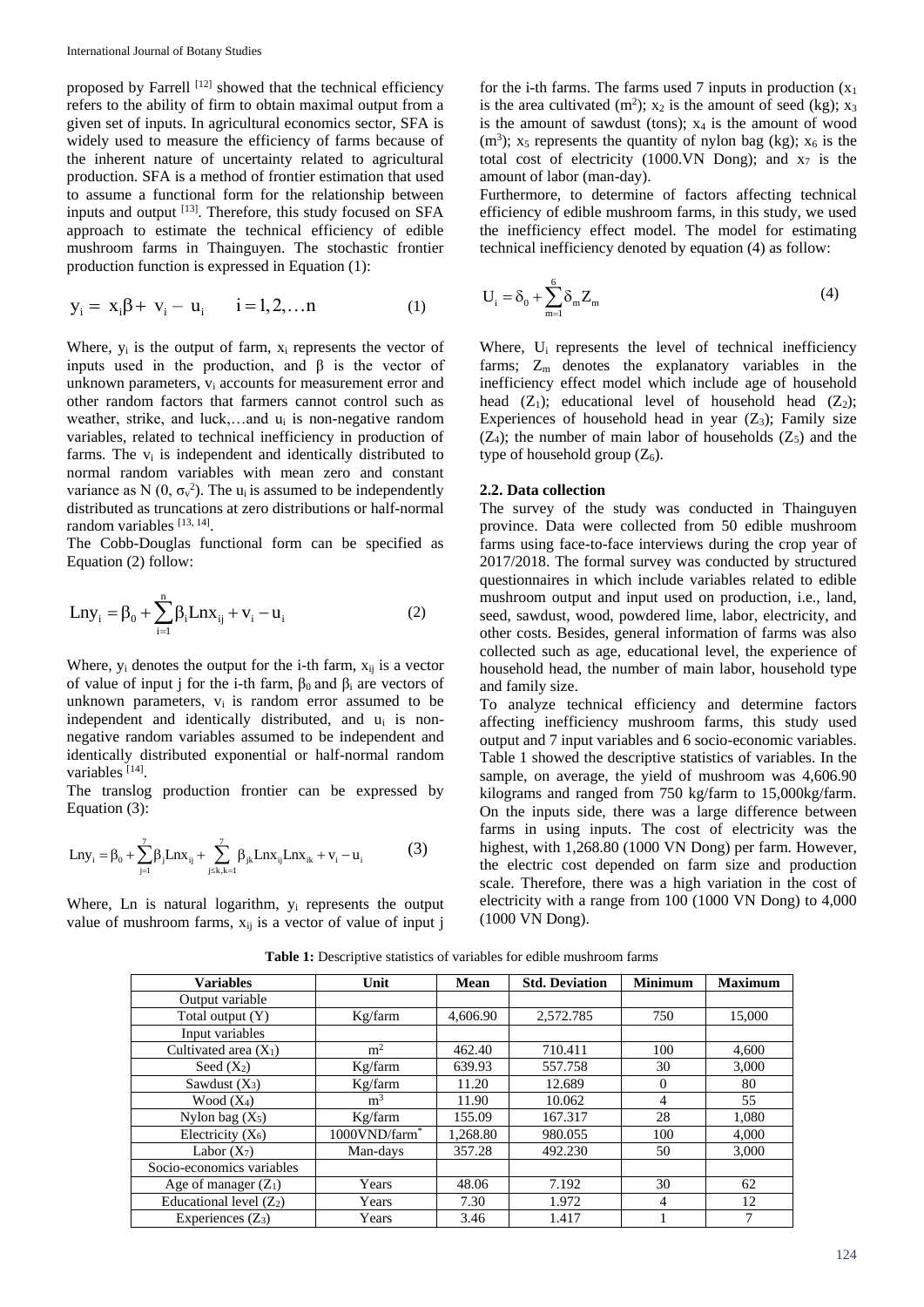| Family size $(Z_4)$                     | People | 3.58 | . 430       |  |
|-----------------------------------------|--------|------|-------------|--|
| Main labor $(Z_5)$                      | People | 2.48 | 0.725<br>◡. |  |
| $\frac{1}{2}$ eroup $(Z6)$<br>Household |        | 2.60 | 0.948       |  |

**\*** 1USD = 23,255VND (Updated 24th 7, 2018)

Besides, on the average, each of farm applied 639.93 kilograms of seeds, 11.20 kilograms of sawdust, 11.90  $m<sup>3</sup>$  of wood, 155.09 kilograms of Nylon bag and 357.28 man-days including hired and family labor. For the rest of socioeconomics variables, on average, farmers had 48.06 years old, 7.3 years of educational, 3.46 years of working in edible mushroom production (Table 1). Moreover, the mean family size was 3.58 people and this figure for main labor was 2.48 people.

### **3. Results and Discussion**

The data were analyzed by using the computer program, Frontier version 4.1, proposed by Coelli<sup>[14]</sup>.

The maximum-likelihood estimates (MLE) of parameters in the Cobb-Douglas and translog models were calculated by using FRONTIER 4.1 software and the likelihood ratio was used for testing the null hypothesis. The likelihood ratio was estimated as the Equation (5) as follow:

$$
LR = -2\{\ln[L(H_0)] - \ln[L(H_1)]\}
$$
 (5)

Where,  $H_0$  was the null hypothesis and assumed by the value of log-likelihood for Cobb-Douglas,  $H_1$  represented the alternative hypothesis and assumed by the value of loglikelihood for the translog model  $[13]$ . From equation (5), the result of likelihood ratio test was calculated as  $LR = -2$  (- $13.90-14.75$  = 57.3. This value exceeded the critical value of Chi-squared distribution for the degree of freedom equal to 28 (41.34) with significant at 5% level. Therefore, the null hypothesis was strongly rejected, implying that the translog frontier production function was an appropriate model for the data of this study compared with the Cobb-Douglas model.

The distribution of the edible mushroom farms based on technical efficiency scores are described in Table 2. The results of the study showed that the technical efficiency scores of farms ranged from 0.12 to 1. The findings illustrated that 23 out of 50 farms recorded technical efficiency score below 0.7, whilst 27 observations registered technical efficiency scores from 0.71 to 1.

Moreover, the average technical efficiency of mushroom farms in Thainguyen province was estimated to be 0.72. In other word, mushroom farms in Thainguyen province

produced 72% of the potential frontier output, implying that edible mushroom farms could expand its output by 28%, without changing the input used. Furthermore, this study based on the gamma value of translog model to choose OLS or MLE to explain the data. If  $\gamma = 0$ , the technical inefficiency was not presented. It meant that OLS was an adequate representation of data. In contrast, if  $\gamma$  was close to unity, it indicated that the frontier model was appropriate [7,  $9, 15$ ]. As the results of translog production function model, with  $\gamma = 0.999$ , the technical efficiency of mushroom farms were represented by MLE results.

The results of the translog production function are presented in Table 3. The estimated coefficients for the logarithm of all input variables in the production model were significantly different from zero. The findings illustrated that the estimated coefficient for the area  $(Lnx_1)$ , seed  $(Lnx_2)$ , electric cost  $(Lnx_6)$  and labor cost  $(Lnx_7)$  were positive. The elasticity for the area (or farm size) was the highest (9.937) with significant at 1% level. This figure was followed by electric, labor and seed cost at 5.579, 4.073 and 3.101, respectively (Table 3). Besides, these results also indicated that the productivity of mushroom farms could be increased by improving the use of land, seed, electricity, and labor cost. On the other hand, an increase in using wood, nylon bag, and sawdust would lead to reducing the mushroom output of farms. Moreover, the gamma (γ) value was equal to 0.999, implying that 99.9 % of the deviation in mushroom production was due to the technical inefficiency of farms.

**Table 2:** Technical efficiency scores of edible mushroom farms in Thainguyen Province

| <b>Technical efficiency</b> | Number of | Percentage of        |
|-----------------------------|-----------|----------------------|
| scores                      | farms     | distribution $(\% )$ |
| Less than $0.50$            | 14        | 28.0                 |
| $0.50 - 0.59$               |           | 8.0                  |
| $0.60 - 0.69$               | 5         | 10.0                 |
| $0.70 - 0.79$               | 3         | 6.0                  |
| $0.80 - 0.89$               | 5         | 10.0                 |
| 0.90 and above              | 19        | 38.0                 |
| Total                       | 50        | 100.0                |
| Mean                        | 0.72      |                      |
| Minimum                     | 0.12      |                      |
| Maximum                     | 1.00      |                      |

| <b>Variables</b>                       | <b>Parameters</b> | <b>Coefficients</b> | t-ratio      |
|----------------------------------------|-------------------|---------------------|--------------|
| $Lnx_1$ - Area                         | B١                | 9.937               | $11.690***$  |
| $Lnx_2$ -Seed                          | β2                | 3.101               | $3.319***$   |
| Lnx <sub>3</sub> - Sawdust             | ß3                | $-0.296$            | $-0.320$     |
| Lnx <sub>4</sub> -Wood                 | ß4                | $-22.658$           | $-22.639***$ |
| Lnx <sub>5</sub> - Nylon bag           | ß5                | $-1.879$            | $-2.034*$    |
| Lnx <sub>6</sub> - Electric cost       | B6                | 5.579               | $6.019***$   |
| Lnx <sub>7</sub> -Labor cost           | B7                | 4.073               | $4.570***$   |
| $1/2$ (Lnx <sub>1</sub> ) <sup>2</sup> | ßя                | 1.085               | 1.060        |
| $1/2$ (Lnx <sub>2</sub> ) <sup>2</sup> | β9                | 0.290               | 1.110        |
| $1/2$ (Lnx <sub>3</sub> ) <sup>2</sup> | $\beta_{10}$      | 0.211               | $6.080***$   |
| $1/2$ (Lnx <sub>4</sub> ) <sup>2</sup> | $\beta_{11}$      | $-4.540$            | $-6.080***$  |
| $1/2$ (Lnx <sub>5</sub> ) <sup>2</sup> | $\beta_{12}$      | $-8.584$            | $-9.393***$  |
| $1/2$ (Lnx <sub>6</sub> ) <sup>2</sup> | β13               | $-2.300$            | $-5.810***$  |

**Table 3:** Parameter estimates of translog production function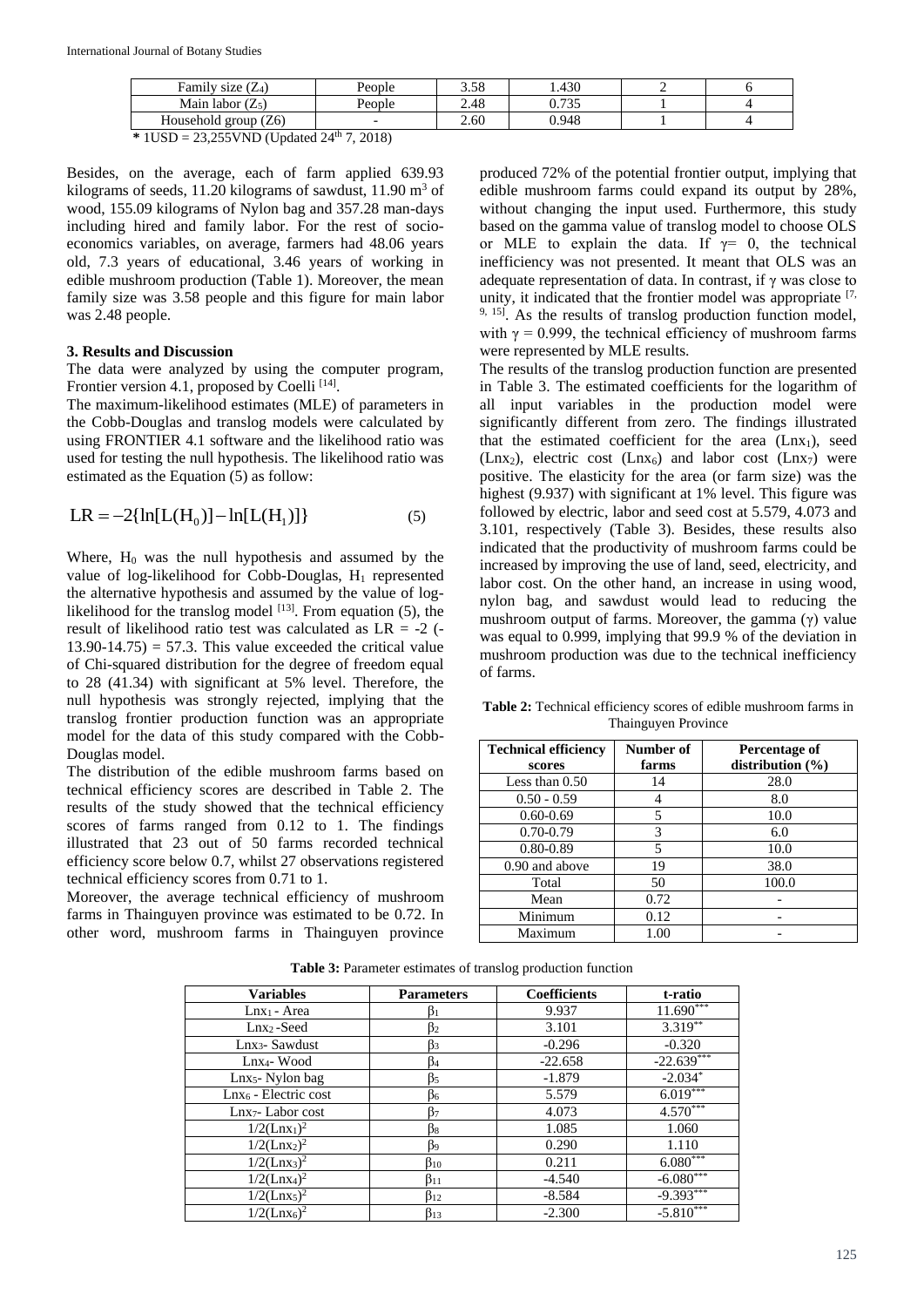| $1/2$ (Lnx <sub>7</sub> ) <sup>2</sup> | $\beta_{14}$ | $-2.161$  | $-4.577***$  |
|----------------------------------------|--------------|-----------|--------------|
| $Lnx_1*Lnx_2$                          | $\beta_{15}$ | $-1.510$  | $-5.813***$  |
| $Lnx_1*Lnx_3$                          | $\beta_{16}$ | $-1.517$  | $-7.604***$  |
| $Lnx_1*Lnx_4$                          | $\beta_{17}$ | 5.013     | $9.904***$   |
| $Lnx_1*Lnx_5$                          | $\beta_{18}$ | $-2.731$  | $-3.540**$   |
| $Lnx_1*Lnx_6$                          | $\beta_{19}$ | $-0.883$  | $-2.083*$    |
| $Lnx_1*Lnx_7$                          | $\beta_{20}$ | 0.581     | 1.386        |
| $Lnx_2*Lnx_3$                          | $\beta_{21}$ | $-0.119$  | $-0.813$     |
| $Lnx_2*Lnx_4$                          | $\beta_{22}$ | 0.853     | $2.026*$     |
| $Lnx_2*Lnx_5$                          | $\beta_{23}$ | $-0.787$  | $-1.402$     |
| $Lnx_2*Lnx_6$                          | $\beta_{24}$ | 0.365     | $1.789*$     |
| $Lnx_2*Lnx_7$                          | $\beta_{25}$ | 0.554     | 1.660        |
| $Lnx_3*Lnx_4$                          | $\beta_{26}$ | $-1.615$  | $-3.550**$   |
| $Lnx_3*Lnx_5$                          | $\beta_{27}$ | 1.380     | $2.178**$    |
| $Lnx_3*Lnx_6$                          | $\beta_{28}$ | 0.528     | 1.740        |
| $Lnx_3*Lnx_7$                          | $\beta_{29}$ | 0.646     | 0.240        |
| $Lnx_4*Lnx_5$                          | $\beta_{30}$ | 4.397     | $6.224***$   |
| $Lnx_4*Lnx_6$                          | $\beta_{31}$ | $-1.647$  | $-4.192***$  |
| $Lnx_4*Lnx_7$                          | $\beta_{32}$ | $-1.364$  | $-3.214***$  |
| $Lnx_5*Lnx_6$                          | $\beta_{33}$ | 5.069     | $3.643***$   |
| $Lnx_5*Lnx_7$                          | $\beta_{34}$ | 0.287     | 0.364        |
| $Lnx6*Lnx7$                            | $\beta_{35}$ | $-1.534$  | $-5.479***$  |
| Constant                               | $\beta_0$    | $-28.024$ | $-27.964***$ |
| Sigma squared                          | $\sigma^2$   | 0.056     | $4.437***$   |
| Gamma                                  | γ            | 0.999     | $127.219***$ |

Notes: \*\*\*,\*\*,\*\*,\* indicate significant at 1%, 5% and 10% level, respectively

Besides, this study used the generalized likelihood ratio (LR) for testing the null hypothesis. From Equation (5), the result of LR test was equal to 57.65. This value exceeded the critical value of Chi-squared distribution for the degree of freedom equal to 7 (14.07). Therefore, the null hypothesis, which stated that there are no inefficiency effects in the model, was strongly rejected. It meant that inefficiency effects existed in the model. The estimated coefficients of explanatory variables are represented in Table 4. The results indicated that all socio-economic variables had significant effects on the technical inefficiency of mushroom farms. The positive sign on age displayed that farms with old manager achieved lower technical efficiency level than that of young counterparts. The relationship between age of farmers and technical efficiency level also stated in studies of Dlamini *et al.* [8]; Linh <sup>[16]</sup>; Saiyut *et al.* [10]. The positive sign of family size on the technical inefficiency model denoted that the higher the number of family members, the fewer technical efficiency score  $[7, 11, 11]$ 17] .

Table 4: Determinants of technical inefficiency model by Tranglog

| <b>Variables</b>             | <b>Coefficients</b> | t-ratio     |
|------------------------------|---------------------|-------------|
| Constant                     | 2.105               | $2.317*$    |
| Age of household head        | 0.025               | $1.901*$    |
| <b>Educational level</b>     | $-0.229$            | $-3.861***$ |
| Experience of household head | $-0.010$            | $-0.136$    |
| Family size                  | 0.147               | $2.108*$    |
| Main labor                   | $-0.245$            | $-1.739**$  |
| Type of household            | $-0.585$            | $-5.477***$ |

Notes: \*\*\*, \*\*,\* indicate significant at 1%, 5% and 10% level, respectively

Moreover, the negative coefficient of educational level illustrated that the farm's manager with higher education lead to obtain higher technical efficiency at 1% significant level. This result was consistent with the studies of Linh [16], Bozoğlu and Ceyhan<sup>[18]</sup>.

In addition, the findings also revealed that type of household factor had the highest coefficient compared with other factors, meaning that technical efficiency scores of farms were the most influenced by factors determining the type of household. At 1 % significant level, the farms with higher income tended to get higher technical efficiency level because they can enhance their production by an increase in investment in improving technology as well as expanding farm scale.

### **4. Conclusions**

The development of mushroom production was known as an important strategy to improve livelihood for rural people in Thainguyen province. This study applied SFA approach to analyze technical efficiency and to determine factors affecting inefficiency on mushroom farms in Thainguyen province of Vietnam. The findings indicated that average technical efficiency score was 0.72 and it ranged from 0.12 to 1.

All most explanatory variables had significant effects on technical inefficiency of farms. Age and family size had a positive effect on technical inefficiency, while the negative sign was shown on educational level, main labor of household and type of household group. The results highlight the improvement of training actives and enhancing the income of households will contribute to increasing the technical efficiency of farms.

The empirical findings of this research suggested that Thainguyen province should give the policy related to training and investment actives to help farms to apply high technology in production efficiently leading to enhancing the efficiency level of mushroom farms in Thainguyen province.

#### **5. Acknowledgments**

We would like to say many thanks to Thainguyen Department of Agriculture and Rural Development and Department of Tropical Agriculture and International